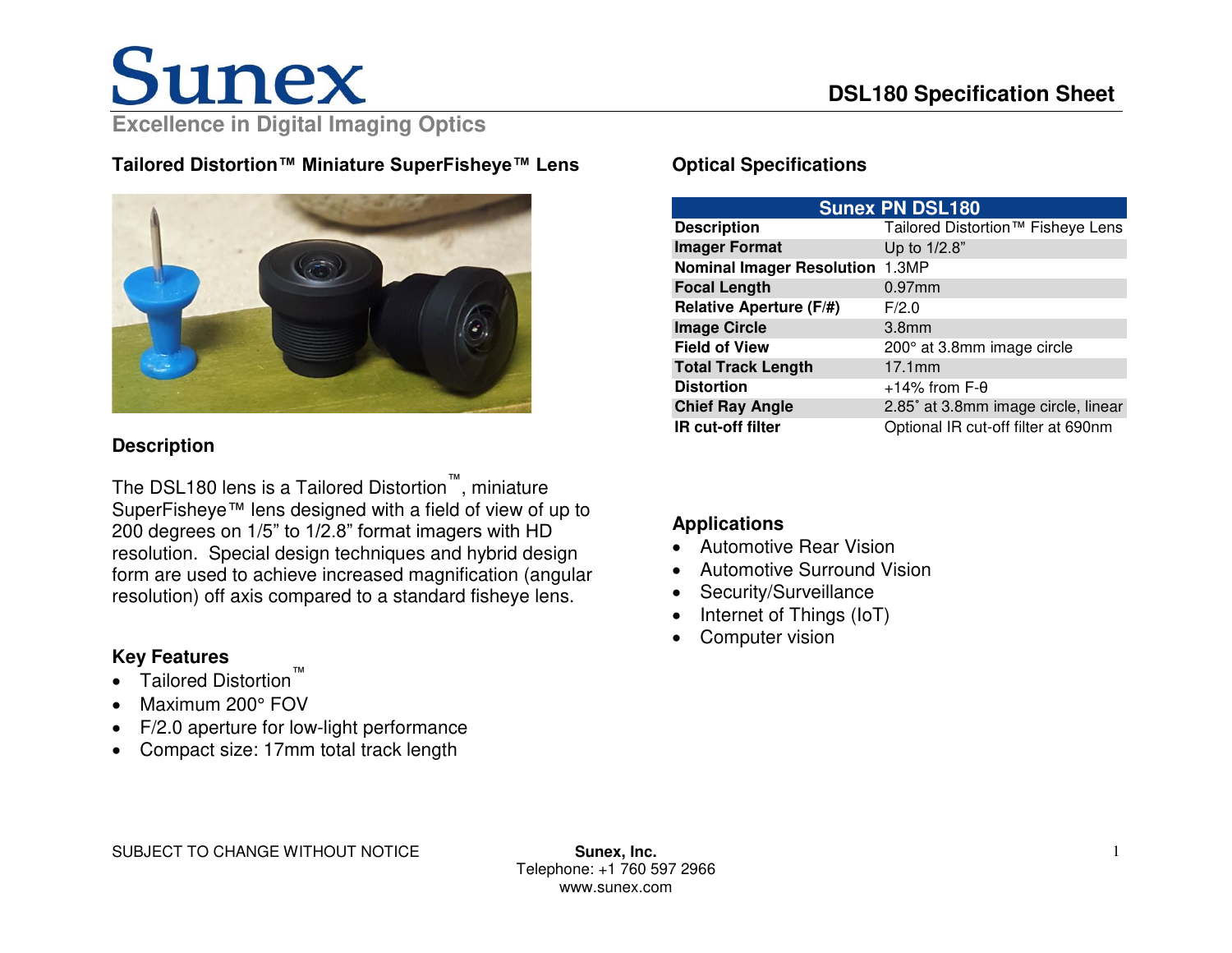

**Image circle format using a 4:3 aspect ratio imager:** 



SUBJECT TO CHANGE WITHOUT NOTICE **SUBJECT TO CHANGE WITHOUT NOTICE**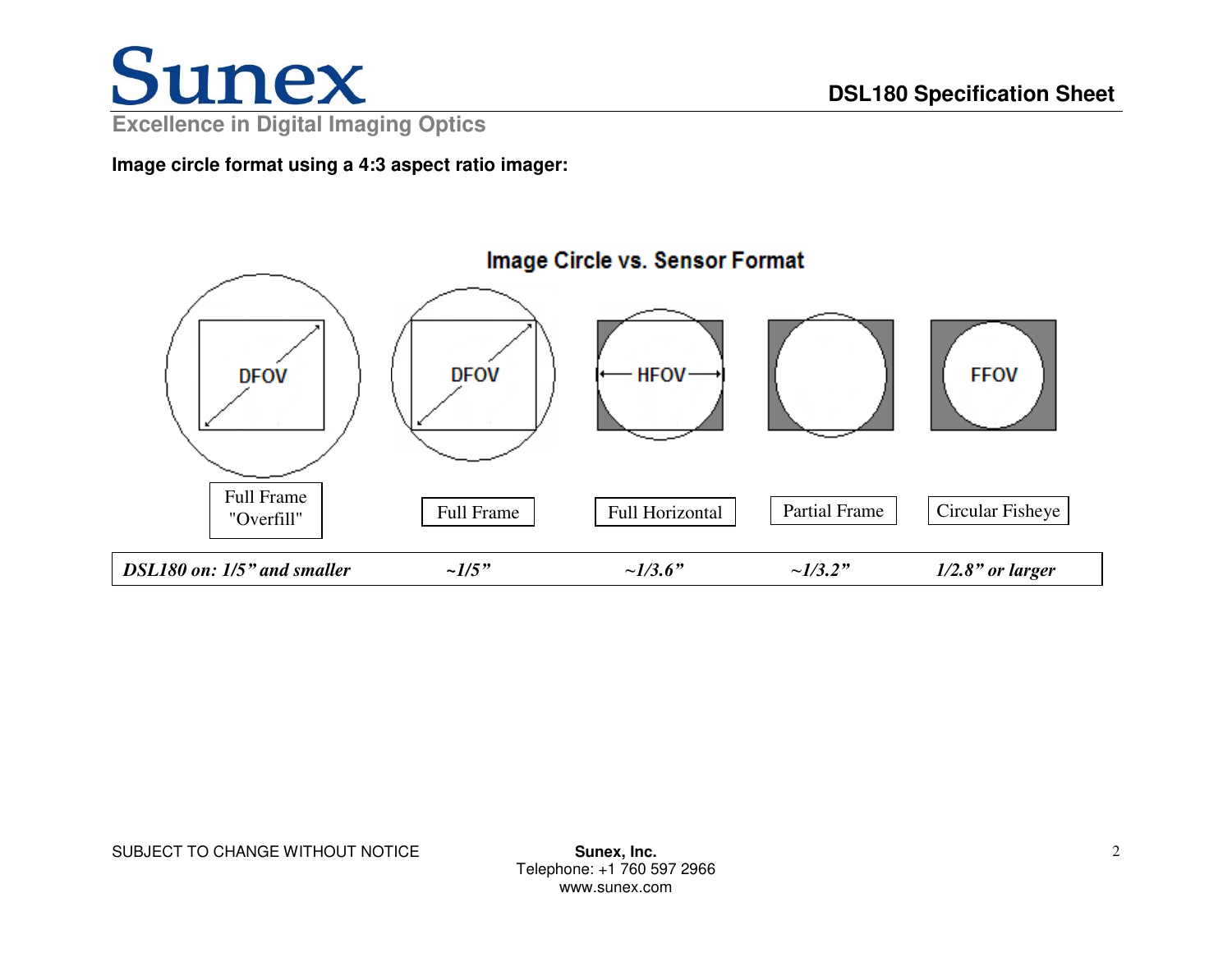# Sunex

**Excellence in Digital Imaging Optics**

## **DSL180A-690-F2.0 and DSL180A-NIR-F2.0 Mechanical Dimensions [mm]:**

Note: DSL180A is intended for use with Sunex CMT821 mount